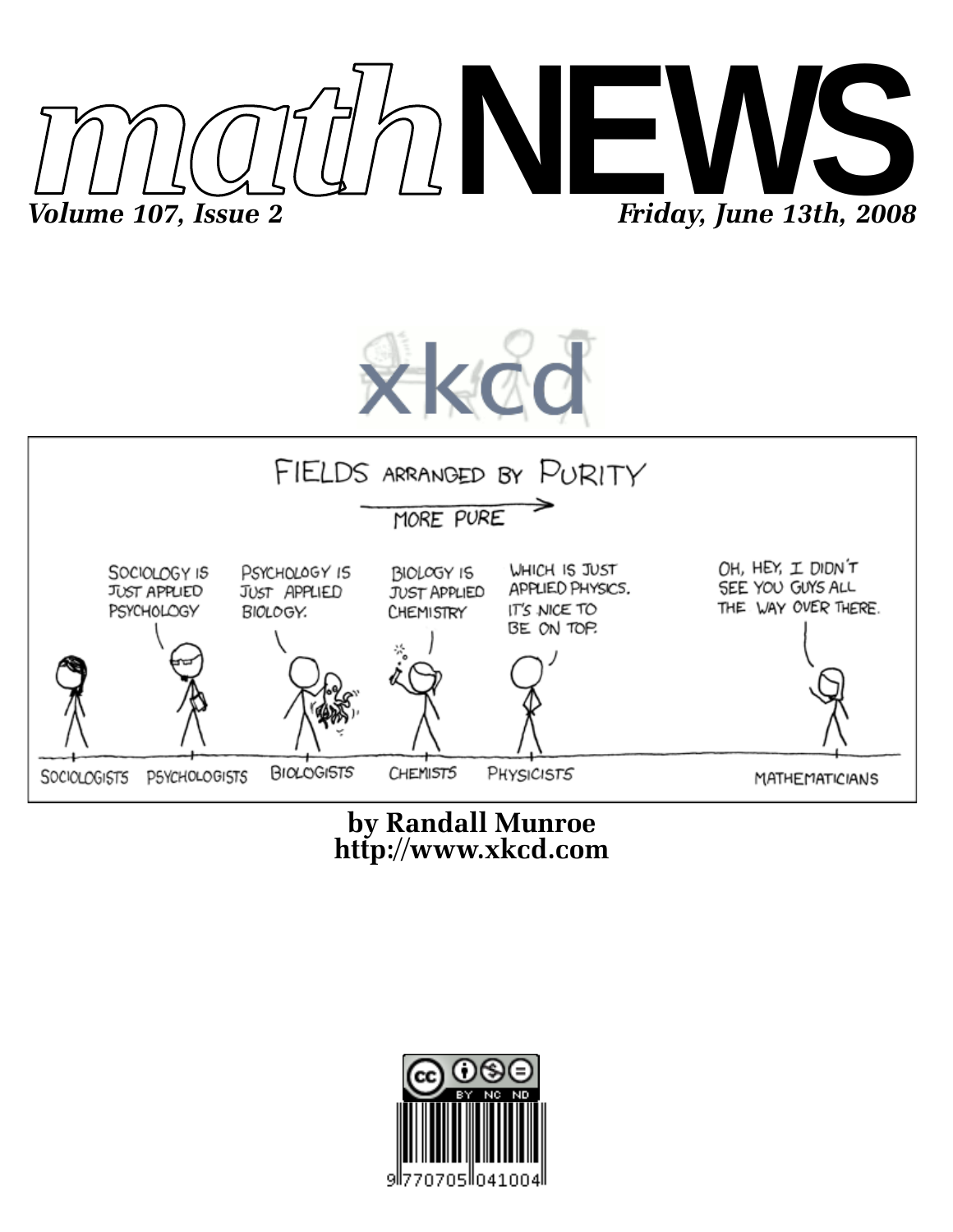# *look***AHEAD**

| mathNEWS                       |                                                             |  |  |  |  |  |
|--------------------------------|-------------------------------------------------------------|--|--|--|--|--|
| June 13                        | Issue #2 breaks the speed of apathy                         |  |  |  |  |  |
| June 23                        | Production Night #3 6:30 PM                                 |  |  |  |  |  |
| Meet at the Math Soc office    |                                                             |  |  |  |  |  |
| June 27                        | Issue $#3$ gains sentience                                  |  |  |  |  |  |
| <b>Math Soc</b>                |                                                             |  |  |  |  |  |
| Wednesdays                     | Games night!                                                |  |  |  |  |  |
| Thursdays                      | Movies night!                                               |  |  |  |  |  |
| <b>Math Faculty</b>            |                                                             |  |  |  |  |  |
|                                | Questions about some of these? See an academic advisor!     |  |  |  |  |  |
| June 15                        | <b>AMC-Programming Contest</b>                              |  |  |  |  |  |
| June 23-29                     | Pre-enrolment for Winter 2009                               |  |  |  |  |  |
| June 27                        | Last day to WD from a course                                |  |  |  |  |  |
| July 30                        | Lectures end so far away                                    |  |  |  |  |  |
| <b>CECS</b>                    |                                                             |  |  |  |  |  |
|                                | see www.cecs.uwaterloo.ca/students/datesS08.php for details |  |  |  |  |  |
| Feds                           |                                                             |  |  |  |  |  |
| see feds.ca/events for details |                                                             |  |  |  |  |  |
| <b>Miscellaneous</b>           |                                                             |  |  |  |  |  |
| June 13                        | Friday the $13th$ for the chicken shit                      |  |  |  |  |  |
| June 15                        | Power of a Smile Day                                        |  |  |  |  |  |
| June 23                        | Typewriter invented                                         |  |  |  |  |  |
| June 24                        | Second Futurama movie release date                          |  |  |  |  |  |

## **Programming contest!**

Waterloo Professor Ondrej Lhot?k will be running an ACMstyle programming contest on Sunday June 15<sup>th</sup>! Everyone is welcomed, just be sure to bring your Scheme, C, C++, Java or Pascal skills with you! Full details are available at http:// plg.uwaterloo.ca/~acm00/.

## **VPAS Sez**

Hey guys! Are you patriotic? Are you proud of your born (or assumed) nationality as a Canadian? Would you like to help ameliorate Canada Day 2008 celebrations at UW? Do you have no plans for Canada Day? Do you live too far away and is the trip home too costly? And most importantly, do you like kids? Volunteer to help run MathSoc Kiddie Korner. Contact details follow later in this issue.

You may be wondering why there haven't been any big events yet this term. Expect to see some events later in this month… I'm not telling you what yet.

Games Night is happening every week on Wednesday nights. Meet in MathSoc at 6:30 to decide on what games to play, which will be played in the Comfy. Movies Nights will be up later this month (after Midterm season dies down) and other Math Soc activities will pick up.

Lastly, have fun, kids and good luck surviving through midterms.

> Ammar Naseer Math Soc VPAS, S08

## *mast***HEAD**

This week would have been a lot better if our only editor didn't decide to get sick. Now we can all learn a valuable lesson about picking up strangers and having your way with them: make sure they don't have your phone number or any idea where you live. It hasn't been bad all week, though. The one and only editor has had the most pussy sleeping in my bed when compared to my roommates. That's right. The fucking cats learned they can sleep in my bed and I learned just how allergic I am to the little fuckers.

As tempting as it was to grate the cats into a fine powder and serve them to the local PETA chapter, it was more effort than getting out of my bed so I kept to torturing the cats with Enya. Being high on painkillers, it had little effect on my other than my hallucinations. What you think may really be *math*NEWS is really just a report of my tripping. I encountered many reveries during my brief, hippie-ES state and asked "404 - why are you not found?" And they responded: DaFink "Because I am trapped in the closet with … R Kelly", MJB "403 - Forbidden Answer", Nadz "I don't really remember, but it involves matches, a screwdriver, and lots of cotton", Thor "Sorry, I syned your ach when you synached my syn", Mar2 "Because Police Services will not take in humans", Megaton Panda "Because I'm too busy being a playable character in Soul Calibur IV for no reason", Niner "I'm still stuck on Top Gun. Can someone let me down?", InsideR "400 - Bad request", The Producers "Because the *math*NEWS vector space is infinite", *math*EYE "The future is coming! THE FUTURE IS COMING!", Penguin "Zerg Rush!! KEKEKE!!!", perkins "Because I used PuTTY to proofread from Toronto"; DanG "I am the lovechild of Carmen San Diego and Waldo."

I would like thank graphics for putting this together in an unreasonably short amount of time. Extra thanks go out to General Mills' whole grain extra strength Ibuprofen Charms, the breakfast of over–the–counter–drug addicts! Honourable grumbling goes to sleep deprivation, androgyny for bring men and women closer together in the most horrific way possible and double standards, the two bladed sword with both blades on the same side! Assuming I don't die

Michaelangelo 'AngelED' Finistauri "I'm a sniper and BOOM! HEADSHOT!"

### **ISSN 0705—0410**

*math*NEWS is normally a fortnightly publication funded by and responsible to the undergraduate math students of the University of Waterloo, as represented by the Mathematics Society of the University of Waterloo, hereafter referred to as MathSoc. *math*NEWS is editorially independent of MathSoc. Content is the responsibility of the *math*NEWS editors; however, any opinions expressed herein are those of the authors and not necessarily those of MathSoc or *math*NEWS. Current and back issues of *math*NEWS are available electronically via the World Wide Web at http:// www.mathnews.uwaterloo.ca/. Send your correspondence to: *math*NEWS, MC3046, University of Waterloo, 200 University Ave. W., Waterloo, Ontario, Canada, N2L 3G1, or to userid mathnews@student.math.uwaterloo.ca on the Internet.

This work is licensed under the Creative Commons Attribution-Noncommercial-No Derivative Works 2.5 Canada License. To view a copy of this license, visit http://creativecommons.org/licenses/by-ncnd/2.5/ca/ or send a letter to Creative Commons, 559 Nathan Abbott Way, Stanford, California 94305, USA. Terms may be renegotiated by contacting the editor(s).

Rihanna's Umbrella: Michaelangelo Finistauri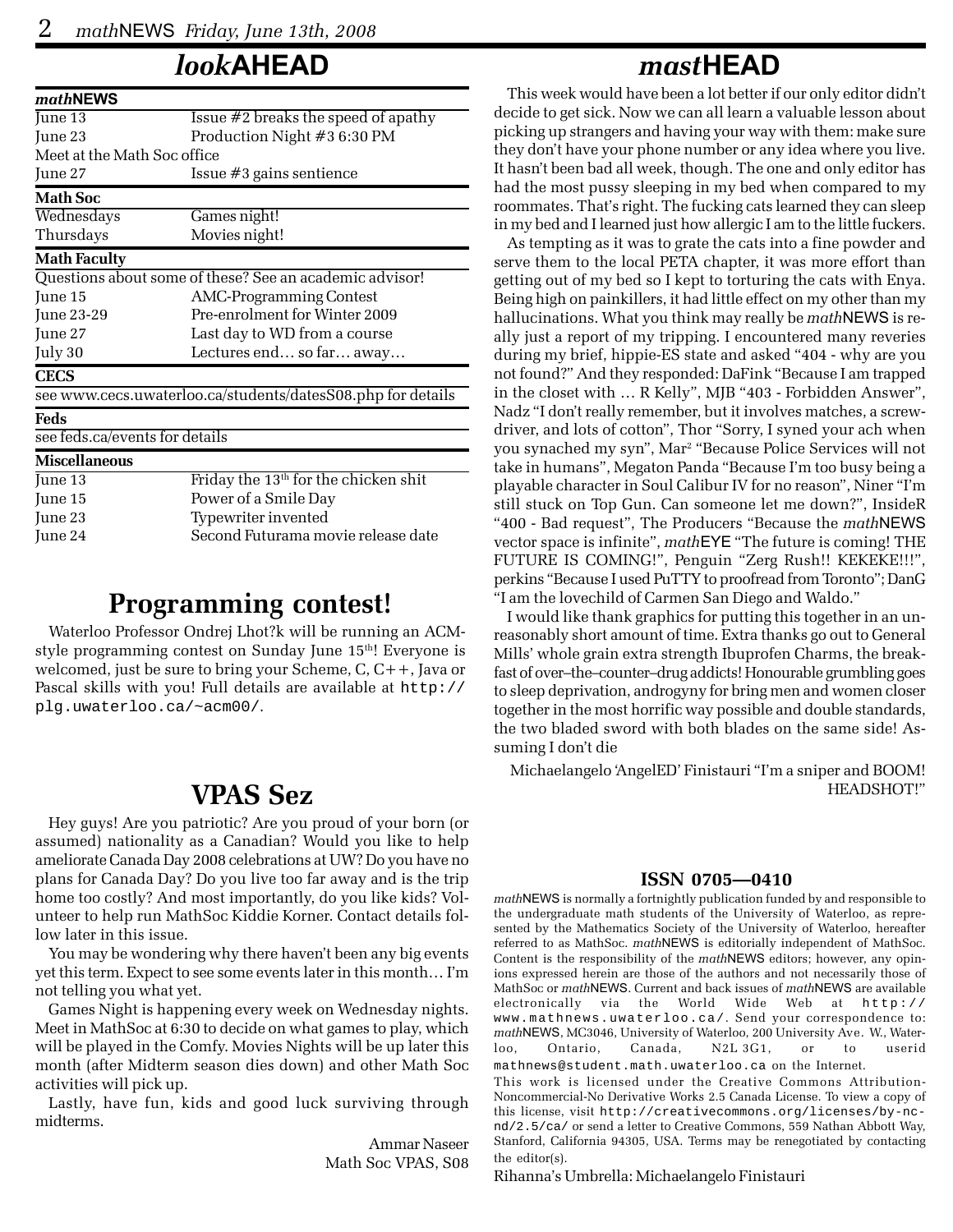# *else***WHEN**

### *25 Years Ago in* math*NEWS*

Welcome, friends. And enemies. And AngelED. We are now going to take you back to the good ol' days of *math*NEWS. We are going to explore Volume  $2^22^{+2/2}$ , Issue 2, originally published June 17, 1983.

InsideR

### *Waterloo's Co-op Program Featured in The Wall Street Journal*

A 22-year-old student decided that working in alternating terms was more important than large scholarships from what were then considered the top universities in Canada:

*"You work up a lot of good contacts working in co-op," [UW Student John] Gibson explains. "When you come out of university you don't have to take the first job."*

The article even notes that UW "isn't a party school". How times haven't changed...

### *In Other News*

- Tien Hoa Inn (Weber @ Bridgeport) is described as European Food trying to masquerade as Oriental. For shame.
- Real Programmers Don't Write Specs. Among other things. How lazy.
- Integration becomes a form of mind control. As if that's news…
- And Alfred Ed is desperate for articles for his next issue. Will his quest be successful? Find out next time!

# **Mario Kart of the Ages**

### *UW Gamers honouring the classic series*

On **Wednesday, June 18th**, UW Gamers will be celebrating the Mario Kart Series. In the **SLC Great Hall** starting at **5pm**, we will have every version of Mario Kart, from the Super Nintendo to the Wii. We will even have mini tournaments! Also expect to see 8 player Mario Kart Double Dash. As usual, keep up with UW Gamers at our website, www.uwgamers.org

UW Gamers Dude

# **Do you like free food?**

*How about a free t-shirt?*

 *Who are you kidding if you said no?*

Here's the catch: volunteer for at least 4 hours at the **MathSoc Canada Day booth** called Childrens' Fun Fest!

We run a series of events for young kids at the University's Canada Day party. UW throws the region a Canada Day party every year, and there had better be some events when they get there! We'll be up at the Columbia Lake Fields from 2 until 8 on July  $1<sup>st</sup>$ .

This year Canada Day falls on the Tuesday and so both Monday, June 30<sup>th</sup> and Tuesday, July 1<sup>st</sup> are university holidays. You could have a 3 day weekend and still be back to help!

Interested? Email canadaday@mathsoc.uwaterloo.ca. Don't like kids but want to help out? There are completely different shifts the day of, and setup and takedown shifts the day before and the day after. See www.canadaday.uwaterloo.ca to sign up for these shifts.

> Kaitlyn Holman Canada Day Director

# **From the PMC**

### *Canadian Undergraduate Math Conference!*

Are you interested in math? Do you want to share this interest with others? Then the Canadian Undergraduate Math Conference is the place for you! From July 9<sup>th</sup> to the 13<sup>th</sup>, take the short trip to Toronto to meet enthusiastic math students from across the country, attend student and professor talks, give your own talk (if you want), and have fun! Early bird registration ends this Sunday (June 15<sup>th</sup>) for a cost of only \$75. You can still register later for \$90. Go to http://cumc.math.ca/ for more details and registration. Residence rooms are also available to rent for \$31 each night. Also, we will most likely get some funding to cover most of these costs.

Also, this term's Short Attention Span Math Seminars (SASMS) will be held on Wednesday July  $2<sup>nd</sup>$ . This is a series of student talks each limited to half an hour. This is a great opportunity to practice a CUMC talk in front of an audience and see some interesting talks. (More details to come, stay tuned)

PMC executive council

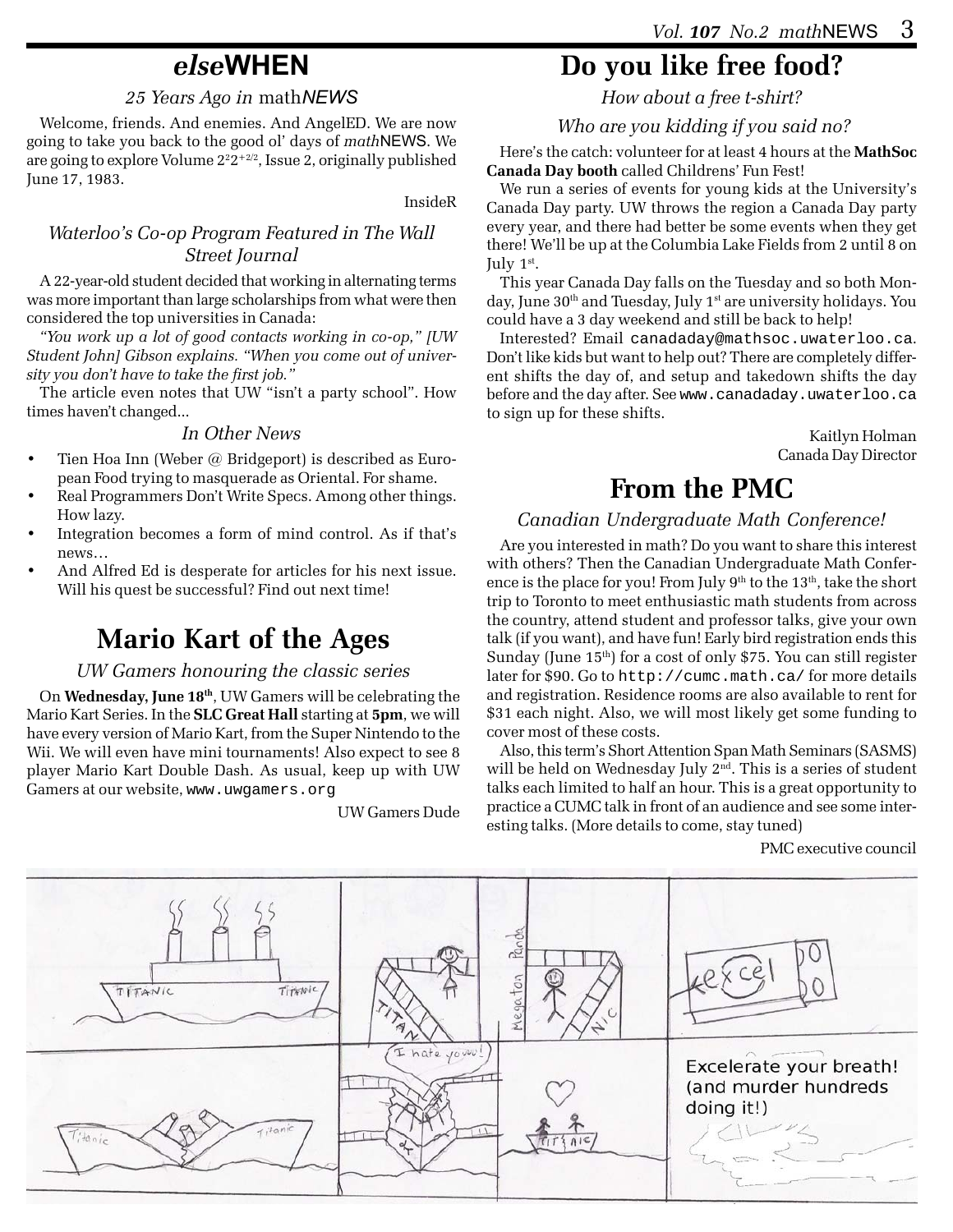## **Horrorscopes**

*What happens when George Lucas combines astrology and a movie… maybe that was just Episode 3…*

#### **ACC**

While you sit around relaxing the summer away, you happen to notice that suddenly no one wants you around. Don't worry too much because you will be needed again next tax season

Your lucky number is 8 more months of being useless.

#### **ACTSCI**

The DOW fell down 400 points last Friday, the subprime mortgage market is blowing up, we are not about to hit a freaking recession. Why aren't you hedging your losses? WHY?

Your lucky number is \$10,000 lost while reading horrorscopes **AMATH**

Predictive modeling will get you down on the ropes this week when you find out that an undergraduate degree is probably not enough for you. Don't worry you will eventually get to a meaningful academia position … eventually.

Your lucky number is 5 years of post graduate education **BBA/BMATH**

Since pluto is no longer a planet your relationship zone is completely empty ignore the horrorscope from last issue… we were lying.

Your lucky number is half the Laurier girls that dumped you **CM**

You wake up sweating in the middle of the night when you realize that your program is just an over–glorified mix of math and CS. You fall back asleep since you convince yourself that you are better than both normal mathies and cs students.

Your lucky number is 1 giant delusion

#### **C&O**

Counting has never been so much fun and you are getting so incredibly efficient at it. Just keep going and you might eventually find the largest integer.

Your lucky hypothetical number is infinity

#### **CS**

Your code works but takes about an hour to compile. This poses a problem since your TA has a short attention span. Guess you have to go spend another 10 hours making it work in a relatively timely manner.

Your unlucky number is  $O(n \n\hat{\hspace{0.2cm}} 2!)$ 

### **MATH/BUS**

In your possession lies that one thing to fool them all—pro forma statements! A small legion of accounting students will help you to leverage your newfound tool of ultimate POWER!

Your lucky number is a 20% inflated stock price in your company.

### **MATHEMATICAL SCIENCES**

Your time is running out. Soon you will become extinct. Do not fear, the great void. Instead fear the horrible, unrelenting pain associated with it. Otherwise, not existing is a pleasant experience.

Your lucky number is 1.585 dimensions of blissful agony. **OR**

Life has brought you to a bridge with a troll that prevents passage. The troll requires that you answer a hundred questions before stepping aside. Now is the time to decide if you want to take the test or turn back. Now is the time to test your strength.

Your lucky number is 79 questions left.

### **PMATH**

Face your fear of numbers. As humans, we are afraid of that which we are unfamiliar with. However, you are now the shell of a human who has been locked away in the smallest office in the furthest corner of the MC.

Your lucky number is MC 6094Aii air compartment 20 **SE**

The value you place on yourself is greater than the going rate for a person of equal value. One would think that you have the potential to drive the price upward, but it is likely more viable for you ask an Accounting student about the Lower of Cost or Market principal.

Your lucky number is one desperately needed discount. **STAT**

You see the truth behind the Numb3rs, but little do you know that it's a misspelling and has no impact on reality. The next time you try to pretend that you can solve real life problems with Numb3rs, try spelling it correctly and prepare for a big surprise!

Your lucky number is 95% Incompetence Interval.

#### **UNDECLARED**

Just go for Mathematical Sciences already! You don't have to worry about vague references to your future or prose describing what could something ostensibly good or ferociously evil in your future because at this point in time, you are looking for a tie-dye shirt that got lost in with the darks.

Your lucky number is 1 big decision.

#### **AHS**

You will die a horrible, horrible death. One horrible isn't enough to describe it sufficiently, and 1.5 is like what's going to happen to Courtney Love in a few years, but look on the bright side. I mean literally, it's going to involve an explosion.

Your lucky number is a pack of C-4 in a pear tree.

#### **ARTS**

The moment is right for you to get off your back and do something productive! Run a cross-legged race for a week and see about how that affects your seating arrangement in the world. Despite what your past experiences may tell you, most people don't start the hunt for a decent job on their knees in what can at best be described as begging.

You don't get a lucky number.

#### **ENG**

A monument will be built to commemorate your new brethren's arrival. The place will largely give praise to all that is small, bringing a newfound shield against jokes regarding feeling inadequate and over compensating with a tool. That is, of course, until you realize that your brethren are only there to pay for the monument itself.

Your lucky number is minus 1 beautiful field for frisbee. **ES**

Explore your horizons by finding a local busker festival. You can take advantage of all the useful things that you learned and gauge its usefulness by the amount of money is thrown in your hat.

Your lucky number is \$4.10 for the week!

### **SCI**

Watching National Geographic does not constitute studying for you exams, no matter how much the behaviour of your fellow classmates resembles the wild monkeys armed with poo. If anything you can compare the mating habits of the wild walrus versus the abstinence of the city walrus.

Your lucky number is 4 really good episodes.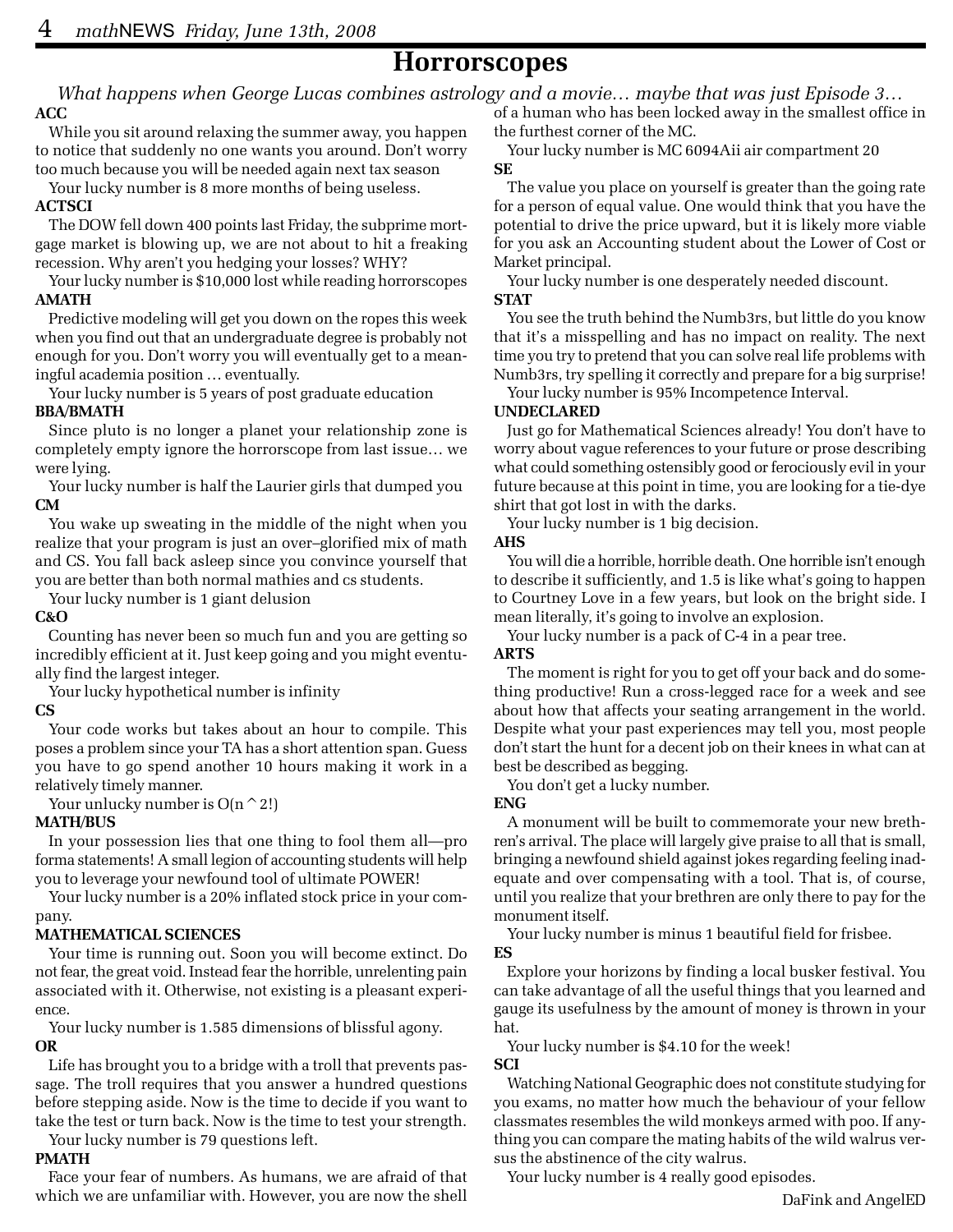# **Interesting Math**

### *The (approx.) 1.585th Dimension*

No, that's not a typo, I do mean something in between 1 dimension and 2 dimensions. However, I admit my use of the word "dimension" is somewhat of a misnomer, what I'm really talking about is a fractal dimension. Now there are many definitions of the fractal dimension, and; although, they are equivalent for most classical examples, they are not in general. I will go over briefly the Hausdorff dimension, which I like to employ more in theoretical applications, as well as the box dimension, which is an easier way of generating the fractal dimension and what some of you may have seen in your analysis courses.

Consider the unit hypercube in *n*-dimensional Euclidean space. We know (or would like) it to be *n*-dimensional. Fix some length *l* that divides 1 into a whole number of pieces. Count how many miniature copies of linear size *l* are used to completely cover (with no overlap) the original hypercube, and call this value *N*(*l*). Now the dimension will be defined to be the ratio of log *N(l)* to  $log(1/l)$ . For example, consider the 3D cube, and set  $l = 1/3$ . It should be clear that 27 cubes of side length 1/3 are required to fill the cube. So the dimension is  $\log 27/\log 3 = 3$ , as we would expect. As a generalization, we define the box dimension to be the ratio of log *N*(*l*) to log (1/*l*), as *l* tends to 0.

Let's look at Sierpinski's triangle: take a triangle (without loss of generality, of side length 1) on the first step. Step 2, make four copies of the triangle of side length 1/2 inside the original triangle (you should have three triangles of one orientation and the fourth in the opposite orientation). We will only consider the three triangles on the outside to be part of the figure for step 2, so we have effectively removed the middle triangle. Repeat this process of removing the interior triangle (removing 1/4th of the triangle) for each triangle, yielding 9 triangles of side length 1/4. Sierpinski's triangle is formed by considering the limit of this

# **You know you're a nerd when…**

You prank call someone and the conversation goes like it this: YOU: Hello. Is your refrigerator running?

SUCKER: Yes, yes it is.

YOU: Is that on a discrete-time or a continuous-time basis?

 SUCKER: Well, I was basing my response on finitely-many, discrete observations.

 YOU: Then you better linearly interpolate its functional form based on your data so that you can estimate its future performance.

SUCKER: … I just got served…

AngelED

## **In the next episode of** *math***NEWS…**

See what happens when Niner's new watch turns.

InsideR uses The Single Guy's dating advice. And fails miserably.

And what did Angelo do that unleashed the wrath of Snuggles?

Tune in in two weeks, same time, same paper!

The Producers

process. What is its box dimension, you may ask? Well on step  $k$ , we need  $3^k$  copies of side length  $1/2^k$ , so we get that the box dimension is simply log 3/log 2, approximately 1.585 — and there you have it, the  $1.585<sup>th</sup>$  dimension (very loosely speaking). Try applying this box dimension to show that the Cantor set has box dimension log 2/log 3, approximately 0.631.

We can also consider the Hausdorff dimension, which for the cases above, can be shown to be equivalent to the box dimension. We define the *d*-dimensional Hausdorff content of S by taking the infimum of the sum of  $r_i^d$  where there is a cover of S by balls of radii  $r_{\scriptscriptstyle{p}}$ . Then the Hausdorff dimension is simply the infimum of all non–negative *d* with zero Hausdorff content. Take this time to convince yourself that the Hausdorff dimension of *n*-dimensional Euclidean space is *n* as we would hope. This definition allows us to look at many more examples than the box dimension, but is much harder to work with in general.

For interest's sake, the coastline of Great Britain has a (henceforth, I will use dimension to denote Hausdorff dimension, and all values are approximate) dimension of 1.24, cauliflower has a dimension of 2.33, and the surface of the human brain has a dimension of 2.79. For more concrete examples that you can work out, try showing Sierpinski's tetrahedron (obtained as in the triangle, by replacing each tetrahedron with 4 smaller copies of the tetrahedron, one at each corner) has dimension 2, and the Koch snowflake (obtained by starting with a triangle, and on each step dividing each line into three equal segments, drawing an equilateral triangle that has as its base the middle segment and is pointing outwards, then removing the base) has dimension log 4/log 3. Try creating your own fractals and calculating their dimension!

Vince Chan

## **The Hee Ho's Half-Assed Music Review**

### *Etro Anime – See the Sound*

Every so often a very unique sounding band comes along and tells the conventions to go hide a large, metal pole in very awkward areas. Etro Anime is one such band. The best way to describe them is "fusion jazz", which sounds like an atomic bomb going off at a Ray Charles concert, but actually is a very good thing.

The group has a very advanced sense of rhythm and amazing technique. The band hails from New York City and has a large cult following. Their single *Danger* was featured as the intro music to the video game *Shin Megami Tensei: Digital Devil Saga*. The single *Summer Rain* reached number 20 on the U.S. Dance charts way back in March 2004. The album is available on Amazon.ca for a very reasonable price. If you like listening to jazz music with a very nice sounding twist, then *Etro Anime* is the band for you.

The Hee Ho

# **This space reserved for Nanotechnology building.**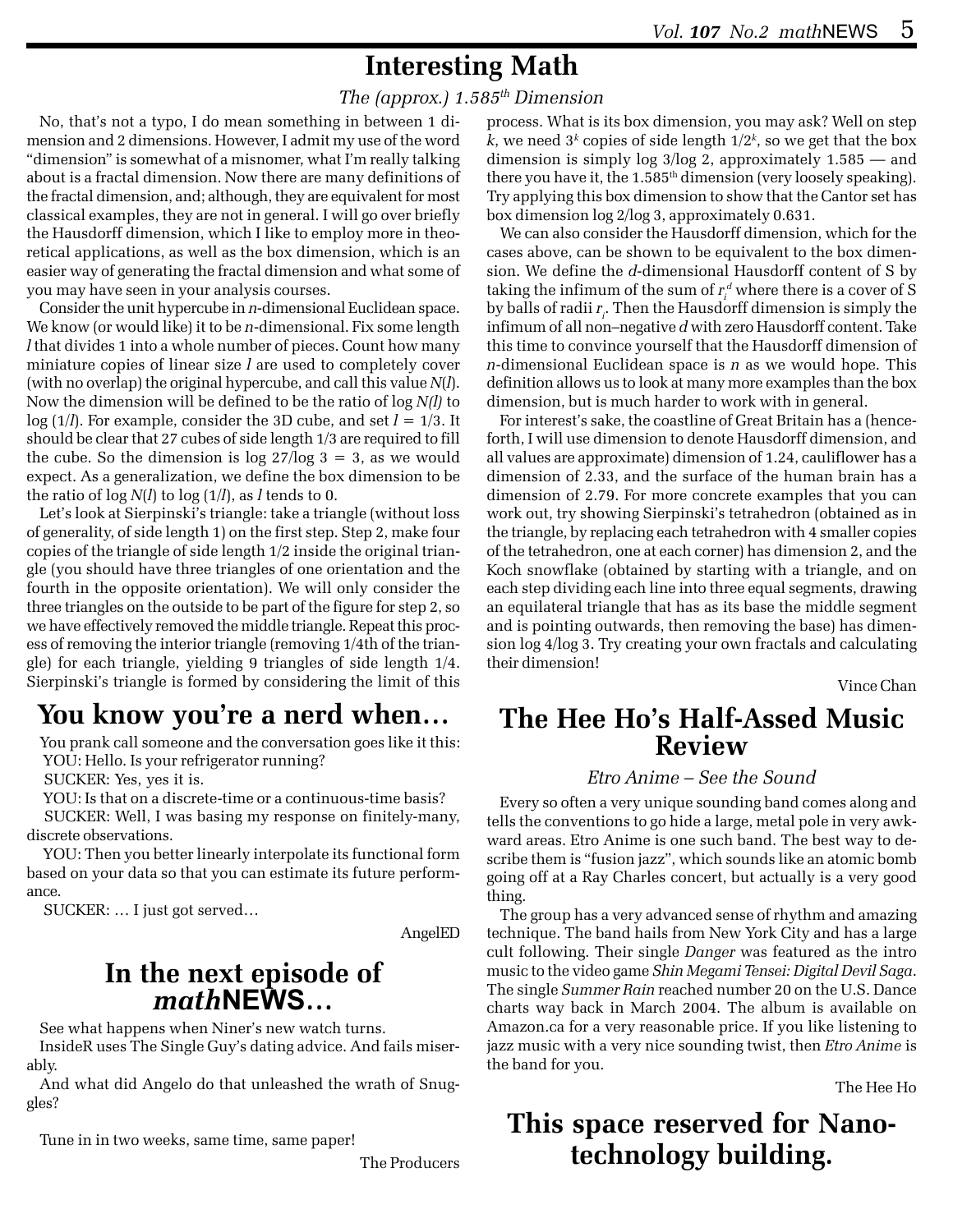# **MathCooks!**

### *This time: simple dinner solutions!*

For many of us, cooking is intimidating because we usually have visions of having many pots on the stove elements at once, each bubbling over with its own portion of one dinner. Very often, the difficulty associated with cooking a complete meal will overshadow the urge to taste something of our own creation, especially on a weeknight. For that, I present you with some one-skillet meal ideas!

The idea behind the one skillet meals is that you will be cooking both the main dish and the side dish in one pan. Meat, veggies and your starch, all in one pan and all happy together! Let's take a look at a sample idea:

#### **Simple Chicken Skillet**

- 1 Chicken Breast chopped to cubes or strips
- A handful of chopped vegetables: Carrots, Celery, Mushrooms, etc.
- A scoop of chopped onion
- Chicken broth
- A portion of a box of instant rice (Or normal rice if you know what you are doing)
- Some oil
- Teaspoon of chopped Garlic
- Salt, pepper to taste

To start the process, you need to heat the oil (probably about a tablespoonful here) in a skillet or a pan or something over medium heat. Make sure the pan is deep enough to hold liquids! Add the chopped onion and the garlic and stir it around with a spatula until the onion starts to soften and brown (while releasing a really nice smell). Then add the chicken and cook that until it's nicely browned on the outside (or it looks no longer pink).

Once this is down, stir in the chicken broth and add the rice. The amount of broth to add here will depend on the instant rice's instructions. (Or for a straight measure that isn't always the best, use 2 cups of broth for every cup of rice you will be using. 1 cup of rice should serve 2-3) Add the veggies in and then stir to mix thoroughly.

Bring the skillet to a boil, then reduce heat to low and cover. Here is a good time to add salt and pepper as your tastebuds would like to season it. Cook until the rice is done. (Stir once in awhile to avoid the stuff sticking to the bottom) This process will take anywhere between 5 to 20 minutes, so make sure you keep an eye on your skillet!

To serve, just scoop it out onto a plate or into a bowl. You can even just eat out of the skillet if you so desire! Experiment with different meats and sauces (For example, salsa and ground beef can make a very fiesta-y kind of skillet, while going with cream of mushroom soup and spaghetti over rice could make a simple pasta dish! I hope I've piqued your interest in cooking, and let me know how it goes!

Curious Chef Panda

## **Diary of the Dead**

#### *Similar to repeatedly micro-waving a hamster*

To go with the allusion of putting a hamster in a microwave, it's key to realize that it's fun the first couple of times, but shortly after the little bugger explodes you can't really expect it to do anything interesting except leave a nasty stain in your kitchen. That's exactly what the movie *Diary of the Dead* is like. Initially, the concept of zombies is inherently amusing! However, after seeing several movies of the genre you have to wonder just how stupid the people in the movies are.

*Diary of the Dead* starts off during a college media class' movie shoot. Within moments you begin to realize that these are the type of people who spent their time in highschool out in the back, smoking near the rafters in lieu of having any dream of an actual future. Lo and behold they are now in college, making a small horror flick when all of a sudden every radio station begins transmitting reports of the dead walking. Everyone seems disturbed and worried by the reports while the audience is left wondering why the bastard main character spends all of his time holding his camera and shooting everything.

The story progression is as usual: the first third of the movie is spent with people not believing that it's happening despite seeing people coming back from the dead and taking multiple gun shots without falling to the floor while crying like a muppet on fire. Every so often, the characters take a break from running for their lives to yell at the main character for constantly recording everything on his video camera and being a useless twat.

Despite its shortcomings, the movie isn't terrible. When there are action scenes, they are relentless. Including a guy ramming a scythe through his face to get the zombie biting him from behind and a zombie taking a jar of acid to the face. This is the type of movie that you'll sit down to watch with your girlfriend who you plan on breaking up with and afterward compare the movie to your love life. She won't understand and you'll explain that your conversations seem forced and trite when you aren't trying to beat her to death with random objects. If they took out the angsty yelling at the main character and just threw the camera out of their vehicle's window then the movie would have been much better. Mostly because it would have been finished after that because the entire movie is what was recorded by the group of survivors.

AngelED

# **Nine ways to ruin your day**

#### *Without even trying*

- 1. Get stuck on a roller coaster twice. Climb off via ladder.
- 2. Verify that it is Thursday. Watch the world blow up.
- 3. Fall and miss the ground. Hit the floor below.
- 4. Get hit by *math*EYE's crystal orb.
- 5. Gum in your hair.
- 6. Miss the free pizza (*math*NEWS version or otherwise) because your clock is off by an hour.
- 7. Land in the RoboRally factory after dark. Get stepped on by Twonky.
- 8. Read Imprint.
- 9. Be a side character in a slasher film.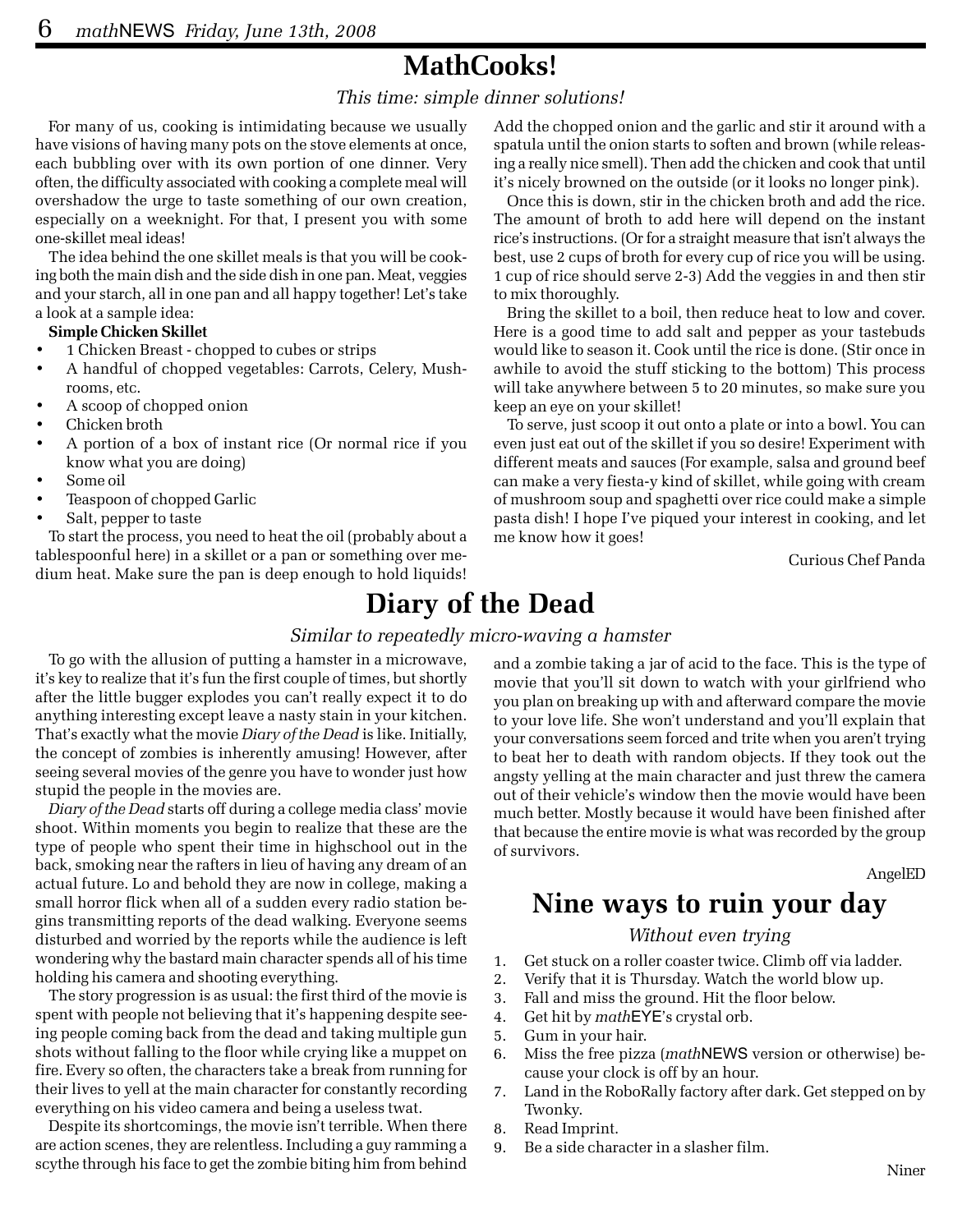# *prof***QUOTES**

I hope it's right, otherwise I would have spent 10 minutes making an ass of myself.

Till, ACTSC232

Those terrible frowns are a good indicator of whether I screwed up. Continue them, please.

Till, ACTSC232

The irony of skipping a class to study for its own midterm… Till, ACTSC232

Some notations you'll see from the Society of Actuaries… in general, don't use this.

Till, ACTSC232

Extra office hours this week are good for me. My in—laws are in town.

Till, ACTSC232

This eraser is making a funny sound, almost like an otter.

Bergeron, STAT340

If you keep talking like this, you will not be able to hear my sexy, sexy voice.

Bergeron, STAT340

So here we've got this marvelous theorem! It's got only one case, but it's a theorem.

Celmins, CO380

I forgot to tell you who I was… or who I am. Who I was is someone completely different.

Celmins, CO380

You just have to find one particular insult that makes the problem go away.

Celmins, CO380

This gets worse, I'm not even going to bother. We all agree that this isn't worth writing down? … Even though I just did…"

Celmins, CO380

I condone that pirating MATLAB, but…

Orchard, CS370

When I say "jump," you say "how high?" When I say "round," you say "how many digits?"

Orchard, CS370

Nobody uses three digits of accuracy anymore… well, maybe science students. Are there any science students in this class? [Four students raise their hands] Oh…

Orchard, CS370

You shouldn't do that with a live person… but a dead person no problem!

Orchard, CS370

Connect–the?Dots is piecewise, linear interpolation. You can say to a second-grader: "You know, you're doing piecewise, linear interpolation," and they'll be like "Yeah… but it's ONLY linear." Orchard, CS370 I hear a lot of chatting, and I'm sure you're talking about putting people in blenders…

Orchard, CS370

Ok, now I'm going to retract some of the things I said, but you're going to have to decide which ones.

Orchard, CS370

That's why a pivot is called a pivot. It's a pivot.

Dunbar, MATH136

You have to wait until Calculus 3 to take a bite out of your donut. New, MATH138

Sperm is cheap. Give it to women, give it to men, give it to tin cans!

Dea, PHIL202

If I write "pregnant sex" on my notes, do you think I'll remember what it means?

Dea, PHIL202

Partial relation means not all elements are related. You and me are not related. At least I don't think so.

Ng, MATH146

Don't do as Windows does, because it's dumb.

Davis, CS246

I'm creative enough to make new assignments every term.

Cowan, CS251

Let's go back to grade 4. This was when you were too young to figure out which buttons to press on the calculator.

Cowan, CS251

What I'm not going to do is give you a mathematically rigorous definition of what "mathematically rigorous" is. They tried it 100 years ago, and everything blew up.

Lhot?k, CS241

So here's an ACM-Style programming contest. Apparently, I'm organizing it.

### Lhot?k, CS241

*Has your prof said something quotable? Type it up and send it to* mathnews@student.math.uwaterloo.ca*, or write it down and drop it in the BLACK BOX (located on the MC 3rd floor, between the Comfy and the C&D).*

# **WARNING! MGS4 Spoiler!**

*Snake kills Dumbledore*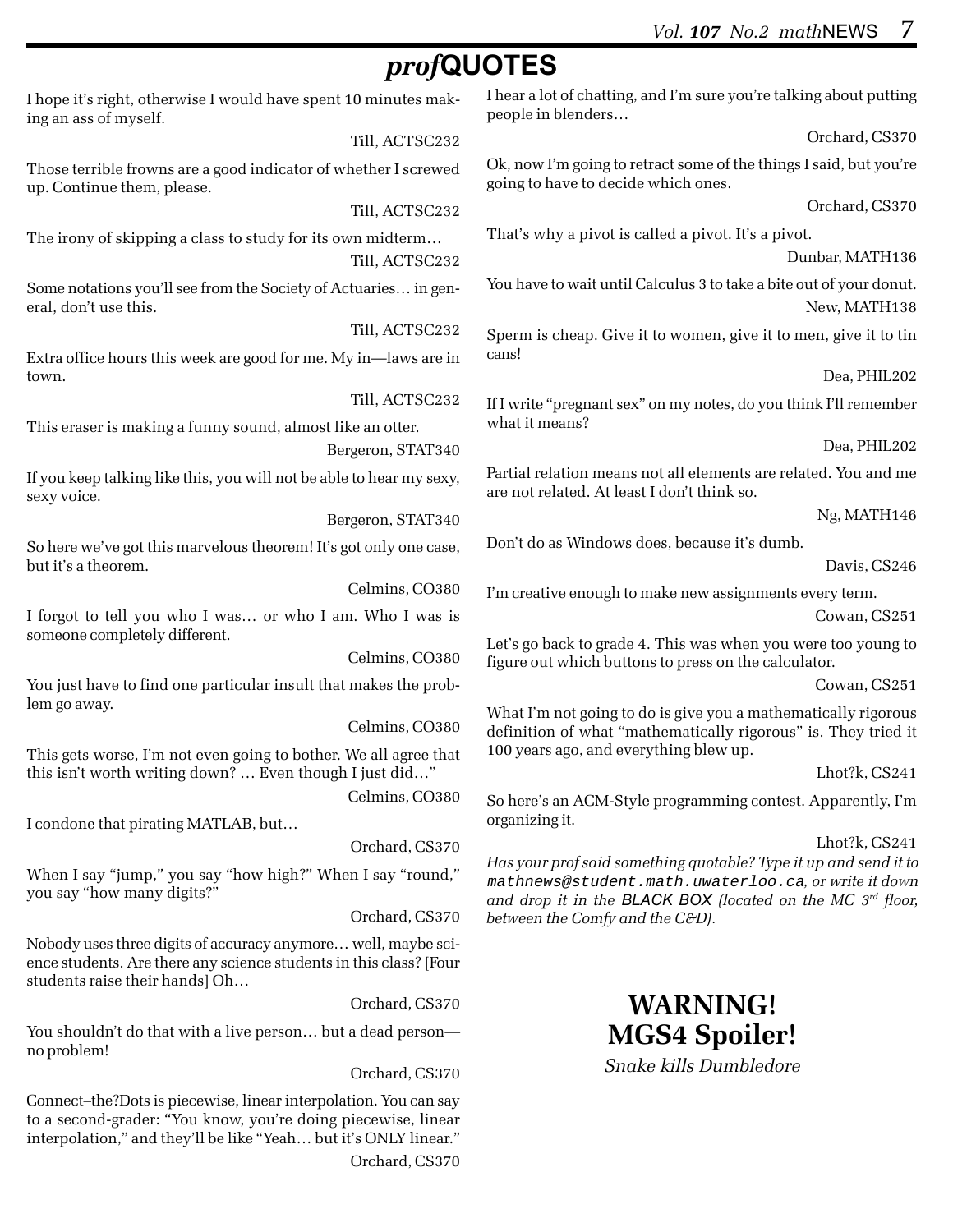# **The Living Dead and You**

### *First in a four part mini-series*

The living dead, animated flesh, redeads, or flesh hungry psychopaths no matter what form the army of zombies manifests itself in, will you be ready? As a concerned citizen I feel it's important to share some survival advice with you to better prepare the world for the End of Days. In the following series we will help by identifying types of zombies, survival in the shortrun, survival in the long-run, and Zombies and the UW campus.

This week I will discuss the important issue of zombie identification. First, know your enemy. Through the ages there have been many tellings of zombie stories each with different attributes and weaknesses. I am not going to discard any possible scenario because in the event the dead are walking who knows anything anymore. I don't see a great importance in speaking of the creation of these subspecies of the undead but I will give fictional references from time to time. It is very rare that you are at ground zero of a break out and even more rare for the average person to have the power to stop it. Just try to stay alive and keep others the same.

The first form of zombies I am going to examine is faux-zombies. This is a breakout where the infected are actually still alive but bloodthirsty and cannibalistic. The *28 Days Later* movie series is an example. Infected ones are highly contagious, a spit of saliva or a drop of blood, but theoretically curable. This event has a strong moral dilemma, where to save yourself you may have to kill infected that could one day be cured. The good news is they will die like a normal person; the bad news is they are so pumped with adrenaline they will not go down easily.

Next, the classic shambler. They move slowly and are very dead. This is the most popular class of zombie common in many fantasy novels and cult films, *Night of the Living Dead* being one of the most famous. These guys are stubborn, it is most popularly illustrated that destroying the brain deals with these foes rather easily. A few warnings about this:

- 1. The skull can be hard and difficult to crack at times.
- 2. Just because it looks down doesn't mean it will stay down
- 3. A dead zombie is still infectious
- 4. Sometimes destroying the brain is not enough

## *dissed***CONNECTION**

Remember me from The Grill? You got that lovely burger. Now come with me so I can pickle your onions.

Hamburgler

You are the key in my dictionary. Tell me the value of your happiness.

Index

To the bloke who wrote here last week (about the oasis). Your request to meet me has not been authenticated. And will never be. It's over!

### Dry as a desert's ass

To the girl that I met in Phil's. After you puked in my shoes, got me to buy you drinks and then went off to dance like a straggly hooker with every guy you saw. I think we have some form of future together. Mostly because I get turned on by women who treat me like shit. Call me. Please? I'll buy you more drinks and bring more guys for you to dance with.

Though they move slow and are easily avoided, these creatures are tireless. You will be at your weakest when you sleep. Always be on your guard, you are never safe. A variation from the shambler is a very similar zombie with similar attributes but the ability to move at a healthy pace depending on the condition of their bodies. This is most prevalent in the *Dawn of the Dead* remake, released in 2004. Never make assumptions. Your enemy is full of surprises. Furthermore, there is potential mutation angle. *Resident Evil* is big on this type of zombie. In this event you can expect your zombies to mutate over time becoming more dangerous. This is a highly precarious outcome because this could lead to a lengthening of the zombies' lifespan and abilities. Most zombies should be fully mobile for about 7 years at which point rotting of muscles and flesh should stop them. Hope for this but don't expect it especially if mutation starts occurring.

Finally, the least likely but most dangerous, animated dead. Highly contagious, fast, and almost impossible to kill. Their image is reflected in the original *Return of the Living Dead* movie. This contagion animates individual cells, meaning you cut off a limb both the limb and the body will remain moving. Destruction is almost impossible as fire may lead to the disease spreading through the ashes. The best you can hope for is that this never happens or containment.

In conclusion, when the zombie wars begin, do not be surprised to see any combination or permutation from the species discussed above. Never assume you have control, never let your guard down and try to stay alive. Fully understand your enemy and never get close unless it is absolutely necessary. If someone is bitten, common signs of infections are flu like symptoms, unexpected death and movement after death. Deal with these individuals with caution. If someone dies of natural causes they may still join the army of the redeads.

That's all for this fortnight, next week I will talk about the start of a breakout, how to prepare and signs in the media. Keep your guard up and let's all hope there is no zombie invasion until Fall term when we will all be prepared, and do not eat the dead.

Eat the Dead

### **How to save money**

### *In times of inflation*

Math Soc saves money by catching those who violate the terms of their refund agreements. Thankis to the ten people who fell for that last issue. MathSoc could not run without you.

Now how can you save money?

- **Buy store-brand products at the grocery store.** Buying namebrand only pays people to tell you to buy name-brand.
- **Eat out less.** Read MathCooks for the latest recipes.
- **Walk where possible.** Why are you driving to Keats Way? You need the exercise. You don't need to empty your fuel tank. Win-Win.
- **Get a part-time job.** You can earn a couple hundred bucks, and put it on your resume.
- **Write for** *math***NEWS.** Win \$25 if AngelED likes your article *[Sleeping with me also gets you points — AngelED]*.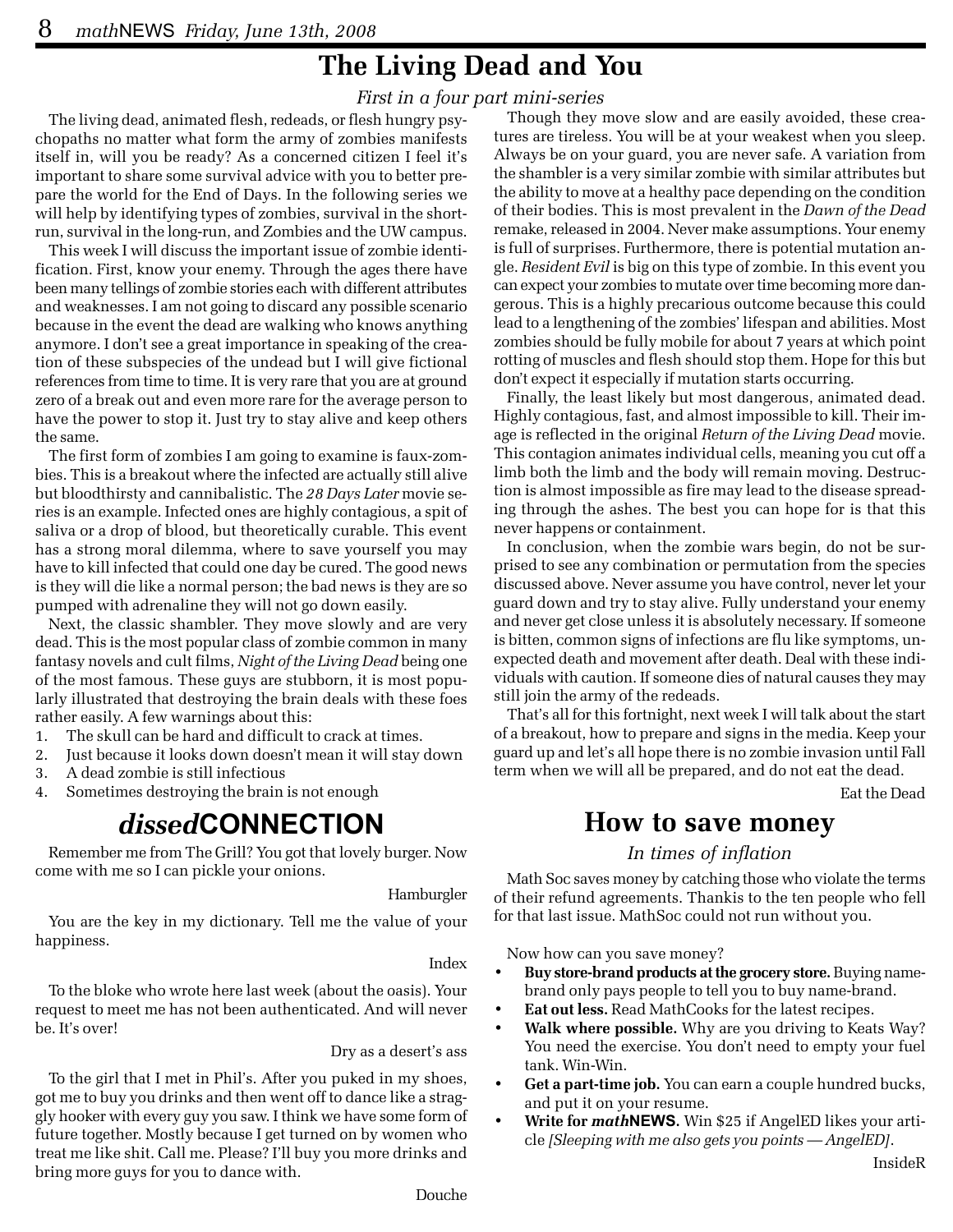# **In defense of Windows Vista**

Allow me to begin this rant/article with the following preface: I am not "just some Windows Fanboy". My first computer was a Macintosh Classic, and I've been a Mac user before it was cool to be one *[And long after it became a stain on your value as a person, apparently — AngelED]*. I've been using Linux since mid 2005, and I downloaded a relatively unknown Debian fork called Hoary Hedgehog back before Ubuntu release names were alphabetical. In fact, I consider the entire notion of "OS Fanboyism" to be about as stupid as its near cousin "Programming Language Fanboyism".

The thing that I mostly hate about people that are blind advocates of one OS (or one programming language, for that matter) is that they're rarely people with any real world experience. If they had real world experience, they'd probably accept that business considerations are more important than technical ones, and that different tools are good for different jobs.

My credentials for writing this article? I've just reached my one year anniversary running Windows Vista - I dare you to find any Vista basher who has used the OS for even a tenth that length of time. My reason for writing the article? Mostly, I'm just sick of people buying into the bullshit "Everything Microsoft Sucks" mind-set of many tech-savvy people. I'd rather people formed opinions about operating systems using their brains, instead of relying on Apple's ad agency telling them what to think.

### *Vista is better than XP*

XP is usable and all, but it's old. You need to install and configure a whole lot to make XP usable. Vista comes with a lot more things pre-configured for usability. Vista has cool integrated features like built-in start menu search to locate applications that you need third-party applications for in XP. The OS is also attractive without just being needlessly showy (\*cough\*CompizFusion\*cough\*).

Two things that you've heard from people who've probably never even touched the operating system are that Vista is unstable and that it has driver issues. I'm here to tell you that neither of these are remotely true. Vista isn't Debian Stable, but it's also not Windows 98. It's actually a very hard OS to crash. And Vista's driver support beats any other OS hands down. Even XP, at this point, is hard pressed to have better device compatibility than Vista.

### *Other things people are wrong about*

**Vista's Security Model annoys me!** Vista comes configured for your grandmother to use. UAC actually is a substantial security gain that has destroyed the effectiveness of most XP rootkits, but if you're a power user (like most *math*NEWS readers), you are also hereby allowed to turn it off. So suck it up and be glad that Microsoft has actually started having a decent security model to annoy people who aren't power users when they do something stupid.

**Vista is too slow.** No, it really isn't. Your computer is too slow. People with this complaint apparently don't remember any of: Windows 3.1, Windows 95, Windows 98, or even XP, because all of those operating systems introduced a bigger jump in performance requirements than Vista. And for that matter, OSX Leopard and Ubuntu Hardy aren't great on older OSes either. The fact that you have an old computer doesn't give you valid grounds to criticize the product.

**Vista uses too much memory** This is possibly the most common thing people are wrong about. OK, 1) Who cares? Why are you evaluating an OS based on how much memory it can pointlessly leave free? and 2) Yes, you will notice very little free memory in Vista. It's a technology called SuperFetch. It creates a cache in memory to speed up computing. Vista also releases that memory if you need it for something intensive, like a game. Please actually use the operating system before you spout meaningless statistics at me.

### *Some things people are actually right about*

The Vista versions actually are crazy. I have Home Premium, mostly because Home Basic is total crap, and the Business versions aren't really interesting to me. Ultimate is just useless and overpriced.

Vista introduced way too many changed and new features all at once, and that lead to major problems for everyone. Dramatic changes in OS feature sets are a bad idea. When I upgraded to Hardy Heron a while ago, I didn't even notice a change. It wasn't until a week later when I read the changelist that I found out what new features I'd gotten - and they were pretty irrelevant to me. Regular updates are better than huge ones every five years.

Value. That is the most legitimate Vista complaint that anyone will ever manage to bring up. Windows Vista just doesn't feel like it's worth the money. I wrote a whole bloody article on it, and I still wouldn't pay money for it over XP. It's better than XP, sure, but it's not better enough to warrant the upgrade. Almost all of Vista's features can be replicated on XP using third party applications. I completely understand people who haven't switched because they don't see Vista being worth the money. It is the raving hordes of Linux and Macintosh zealots whose reasons are irrational.

Thor